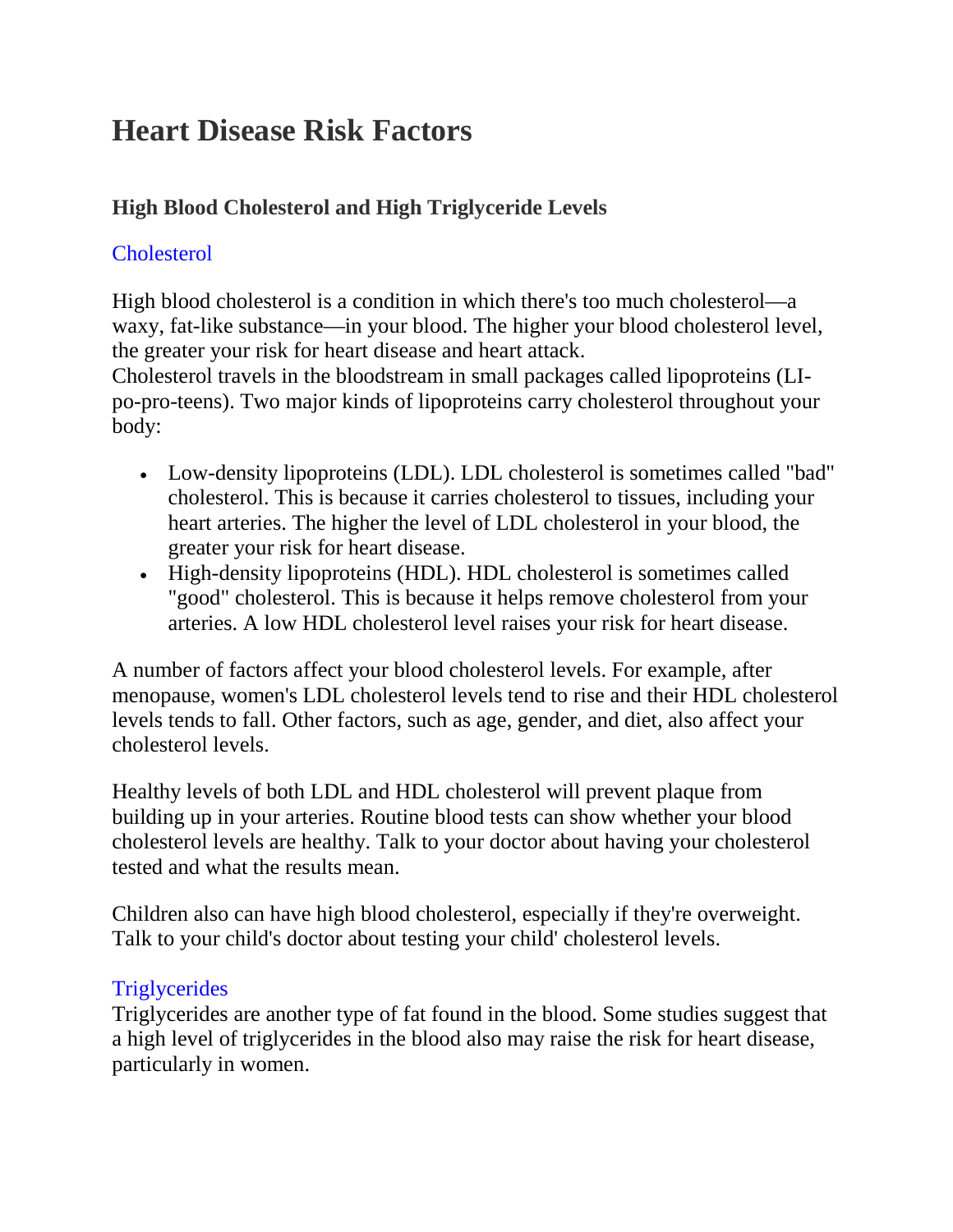#### High Blood Pressure

"Blood pressure" is the force of blood pushing against the walls of your arteries as your heart pumps out blood. If this pressure rises and stays high over time, it can damage your heart and lead to plaque buildup.

Often, high blood pressure (HBP) has no signs or symptoms. However, the condition can be detected using a simple test that involves placing a blood pressure cuff around your arm.

Most adults should have their blood pressure checked at least once a year. Talk to your doctor about how often you should have your blood pressure checked. If you have HBP, you will likely need to have your blood pressure checked more often.

Children also can develop HBP, especially if they're overweight. Your child's doctor should check your child's blood pressure at each routine checkup.

Blood pressure numbers consist of systolic (sis-TOL-ik) and diastolic (di-a-STOLik) pressures. Systolic blood pressure is the pressure when your heart beats. Diastolic blood pressure is the pressure when your heart is at rest between beats.

You will most often see blood pressure numbers written with the systolic number above or before the diastolic number, such as 120/80 mmHg. (The mmHg is millimeters of mercury—the units used to measure blood pressure.)

All levels above 120/80 mmHg raise your risk for heart disease. This risk grows as blood pressure levels rise. Only one of the two blood pressure numbers has to be above normal to put you at greater risk for heart disease and heart attack.

Blood pressure normally rises with age and body size. Newborns often have very low blood pressure numbers, while older teens have numbers similar to adults.

The ranges for normal blood pressure and HBP are generally lower for youth than for adults. These ranges are based on the average blood pressure numbers for age, gender, and height.

Your child should have routine blood pressure checks starting at 3 years of age. To find out whether a child has HBP, a doctor will compare the child's blood pressure numbers to average numbers for his or her age, height, and gender.

Both children and adults are more likely to develop HBP if they're overweight or have diabetes.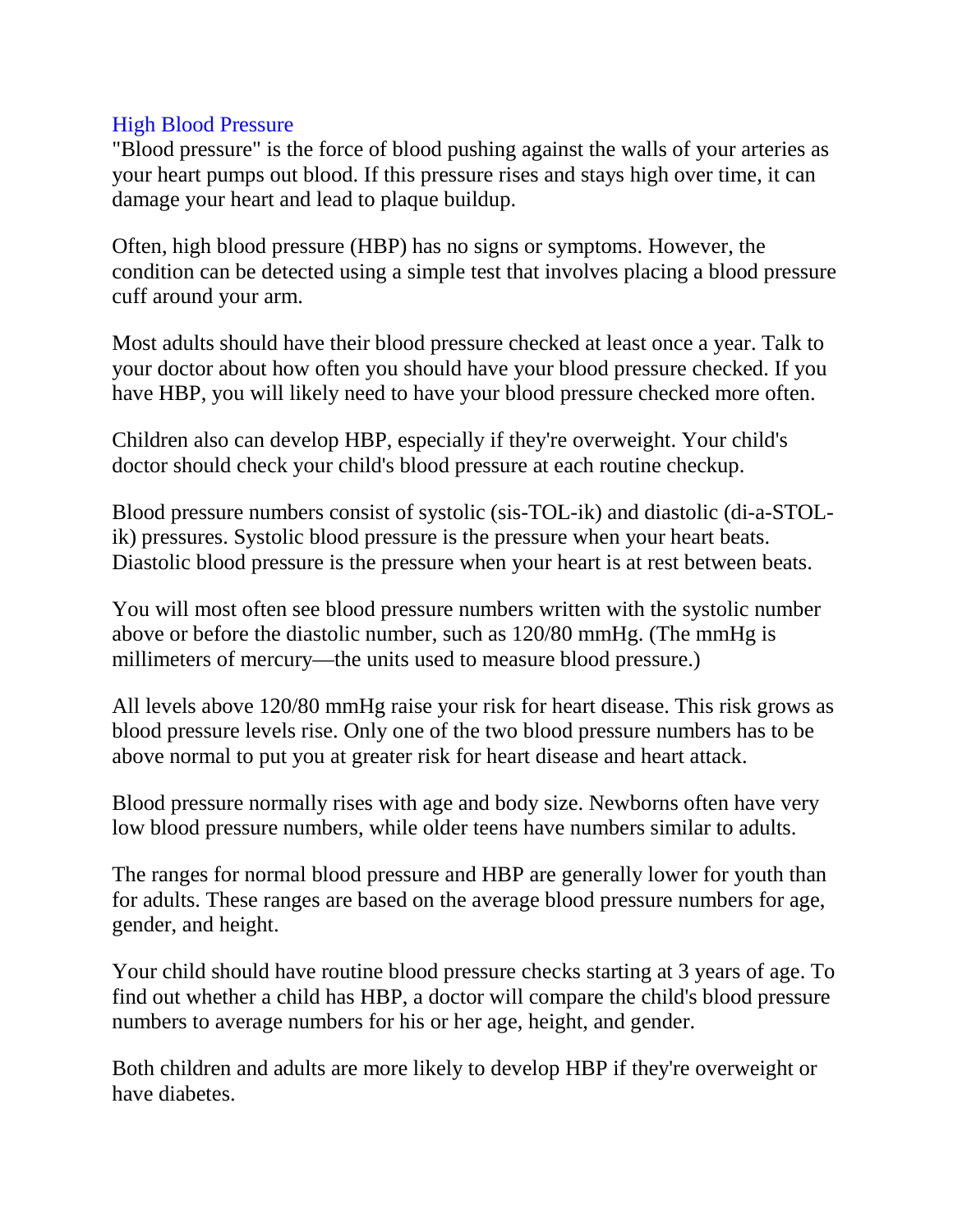#### Diabetes and Prediabetes

Diabetes is a disease in which the body's blood sugar level is too high. The two types of diabetes are type 1 and type 2.

In type 1 diabetes, the body's blood sugar level is high because the body doesn't make enough insulin. Insulin is a hormone that helps move blood sugar into cells, where it's used for fuel. In type 2 diabetes, the body's blood sugar level is high mainly because the body doesn't use its insulin properly.

Over time, a high blood sugar level can lead to increased plaque buildup in your arteries. Having diabetes doubles your risk for heart disease.

Prediabetes is a condition in which your blood sugar level is higher than normal, but not as high as it is in diabetes. If you have prediabetes and don't take steps to manage it, you're likely to develop type 2 diabetes within 10 years. You're also at higher risk for heart disease.

Being overweight or obese raises your risk for type 2 diabetes. With modest weight loss and moderate physical activity, people who have prediabetes may be able to delay or prevent type 2 diabetes. They also may be able to lower their risk for heart disease and heart attack. Weight loss and physical activity also can help control diabetes.

Even children can develop type 2 diabetes. Most children who have type 2 diabetes are overweight.

Type 2 diabetes develops over time and sometimes has no symptoms. Go to your doctor or local clinic to have your blood sugar levels tested regularly to check for diabetes and prediabetes.

## Overweight and Obesity

The terms "overweight" and "obesity" refer to a person's overall body weight and whether it's too high. Overweight is having extra body weight from muscle, bone, fat, and/or water. Obesity is having a high amount of extra body fat.

The most commonly used measure of overweight and obesity is body mass index (BMI). BMI is calculated from your height and weight.

In adults, a BMI of 18.5 to 24.9 is considered normal. A BMI of 25 to 29.9 is considered overweight. A BMI of 30 or above is considered obese. Over two-thirds of American adults are overweight, and almost one-third of these adults are obese.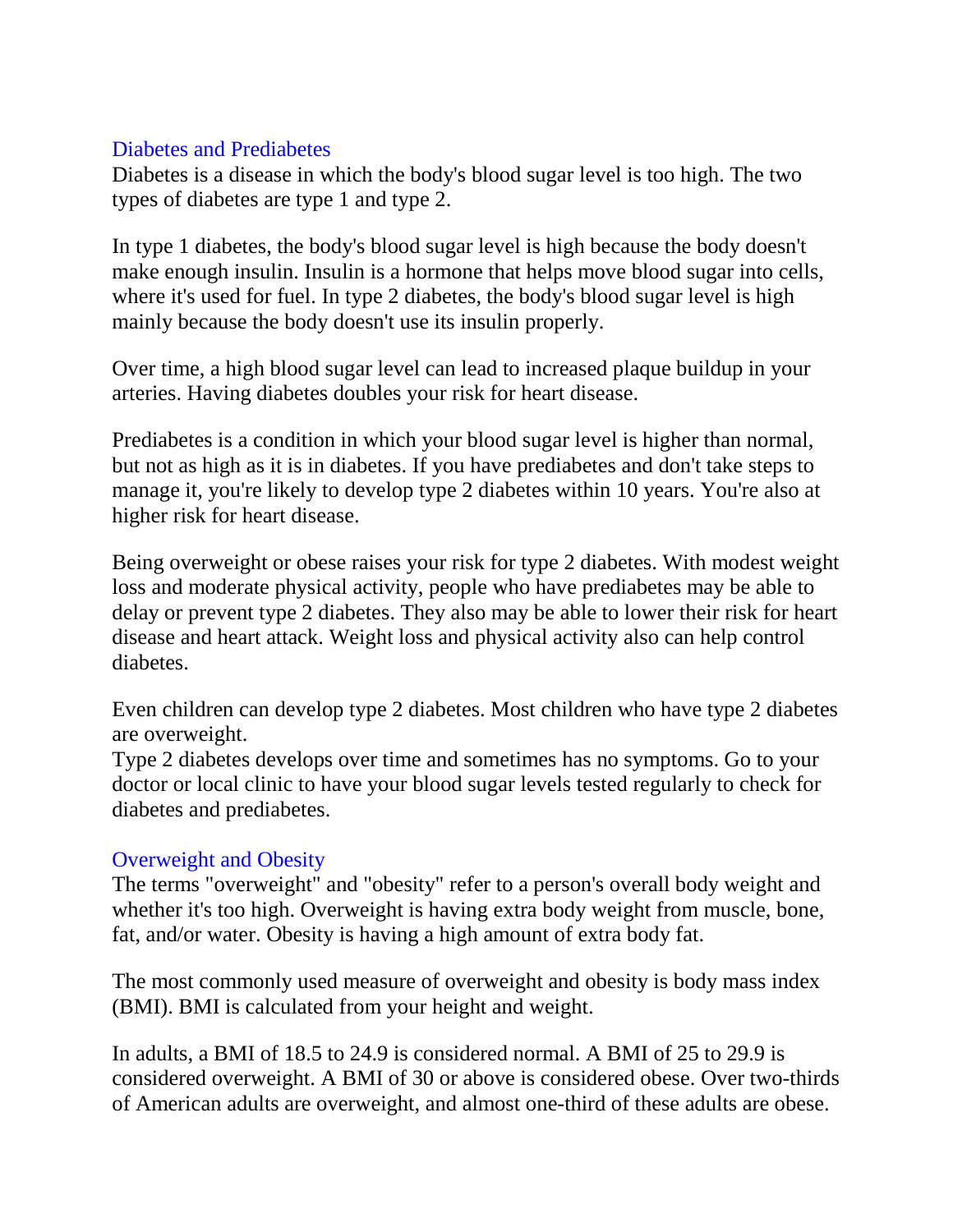You can use the NHLBI's online BMI calculator to figure out your BMI, or your doctor can help you.

Overweight is defined differently for children and teens than it is for adults. Children are still growing, and boys and girls mature at different rates. Thus, BMIs for children and teens compare their heights and weights against growth charts that take age and gender into account. This is called BMI-for-age percentile.

Being overweight or obese can raise your risk for heart disease and heart attack. This is mainly because overweight and obesity are linked to other heart disease risk factors, such as high blood cholesterol and triglyceride levels, high blood pressure, and diabetes.

## **Smoking**

Smoking tobacco or long-term exposure to secondhand smoke raises your risk for heart disease and heart attack.

Smoking triggers a buildup of plaque in your arteries. Smoking also increases the risk of blood clots forming in your arteries. Blood clots can block plaque-narrowed arteries and cause a heart attack.

Some research shows that smoking raises your risk for heart disease in part by lowering HDL cholesterol levels.

The more you smoke, the greater your risk for heart attack. Studies show that if you quit smoking, you cut your risk for heart attack in half within a year. The benefits of quitting smoking occur no matter how long or how much you've smoked.

Most people who smoke start when they're teens. Parents can help prevent their children from smoking by not smoking themselves. Talk to your child about the health dangers of smoking and ways to overcome peer pressure to smoke.

# Lack of Physical Activity

Inactive people are nearly twice as likely to develop heart disease as those who are active. A lack of physical activity can worsen other heart disease risk factors, such as high blood cholesterol and high triglyceride levels, high blood pressure, diabetes and prediabetes, and overweight and obesity.

It's important for children and adults to make physical activity part of their daily routines. One reason many Americans aren't active enough is because of hours spent in front of TVs and computers doing work, schoolwork, and leisure activities.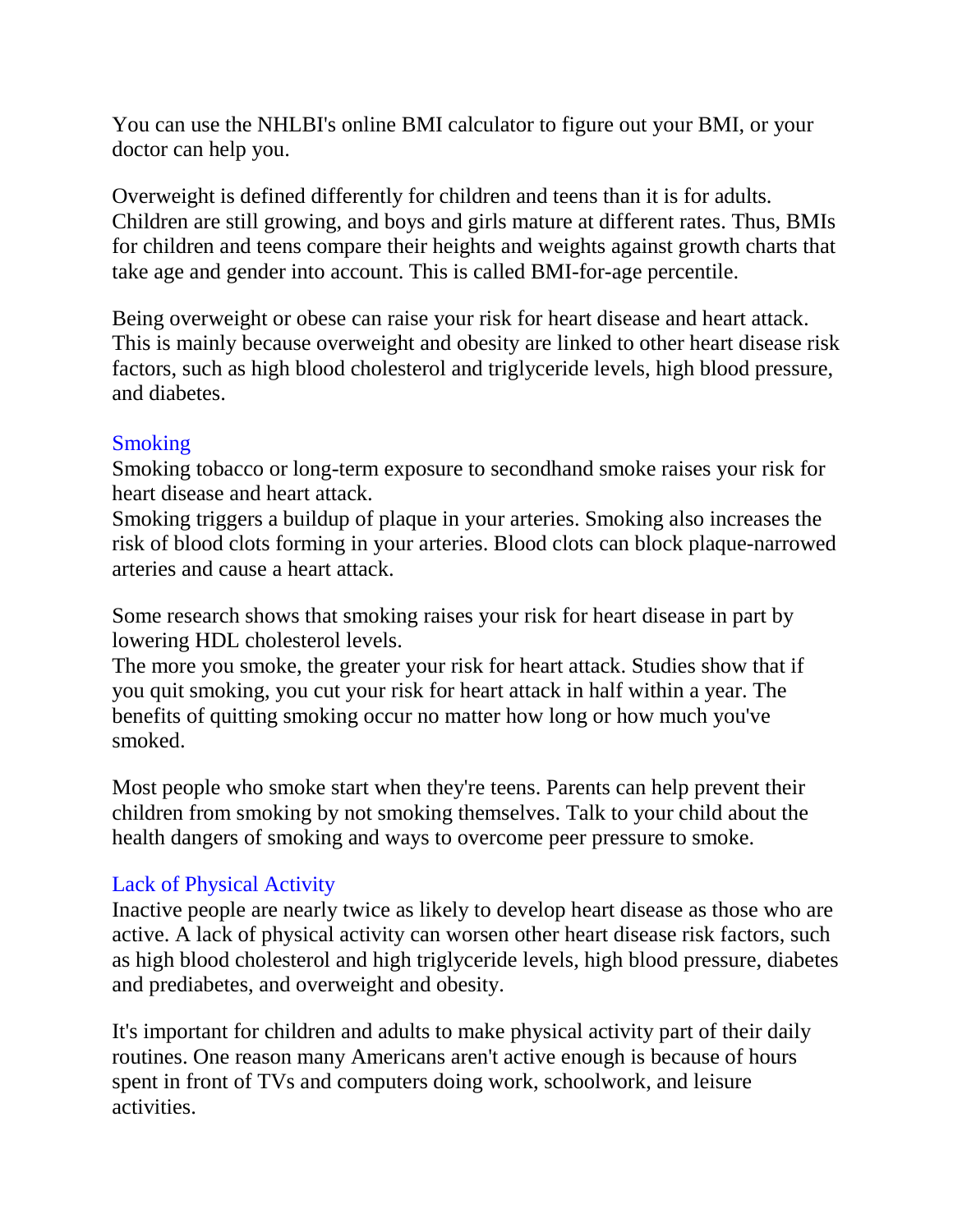Some experts advise that children and youth reduce screen time because it limits time for physical activity. They recommend that children aged 2 and older should spend no more than 2 hours a day watching television or using a computer (except for school work).

Being physically active is one of the most important things you can do to keep your heart healthy. The good news is that even modest amounts of physical activity are good for your health. The more active you are, the more you will benefit.

#### Unhealthy Diet

An unhealthy diet can raise your risk for heart disease. For example, foods that are high in saturated and trans fats and cholesterol raise LDL cholesterol. Thus, you should try to limit these foods.

Saturated fats are found in some meats, dairy products, chocolate, baked goods, and deep-fried and processed foods. Trans fats are found in some fried and processed foods. Cholesterol is found in eggs, many meats, dairy products, commercial baked goods, and certain types of shellfish.

It's also important to limit foods that are high in sodium (salt) and added sugars. A high-salt diet can raise your risk for high blood pressure.

Added sugars will give you extra calories without nutrients like vitamins and minerals. This can cause you to gain weight, which raises your risk for heart disease. Added sugars are found in many desserts, canned fruits packed in syrup, fruit drinks, and nondiet sodas.

You also should try to limit how much alcohol you drink. Too much alcohol will raise your blood pressure. It also will add calories, which can cause weight gain.

#### **Stress**

Stress and anxiety may contribute to the development of heart disease. Stress and anxiety also can trigger your arteries to tighten. This can raise your blood pressure and your risk for heart attack.

The most commonly reported trigger for a heart attack is an emotionally upsetting event, especially one involving anger. Stress also may indirectly raise your risk for heart disease if it makes you more likely to smoke or overeat foods high in fat and sugar.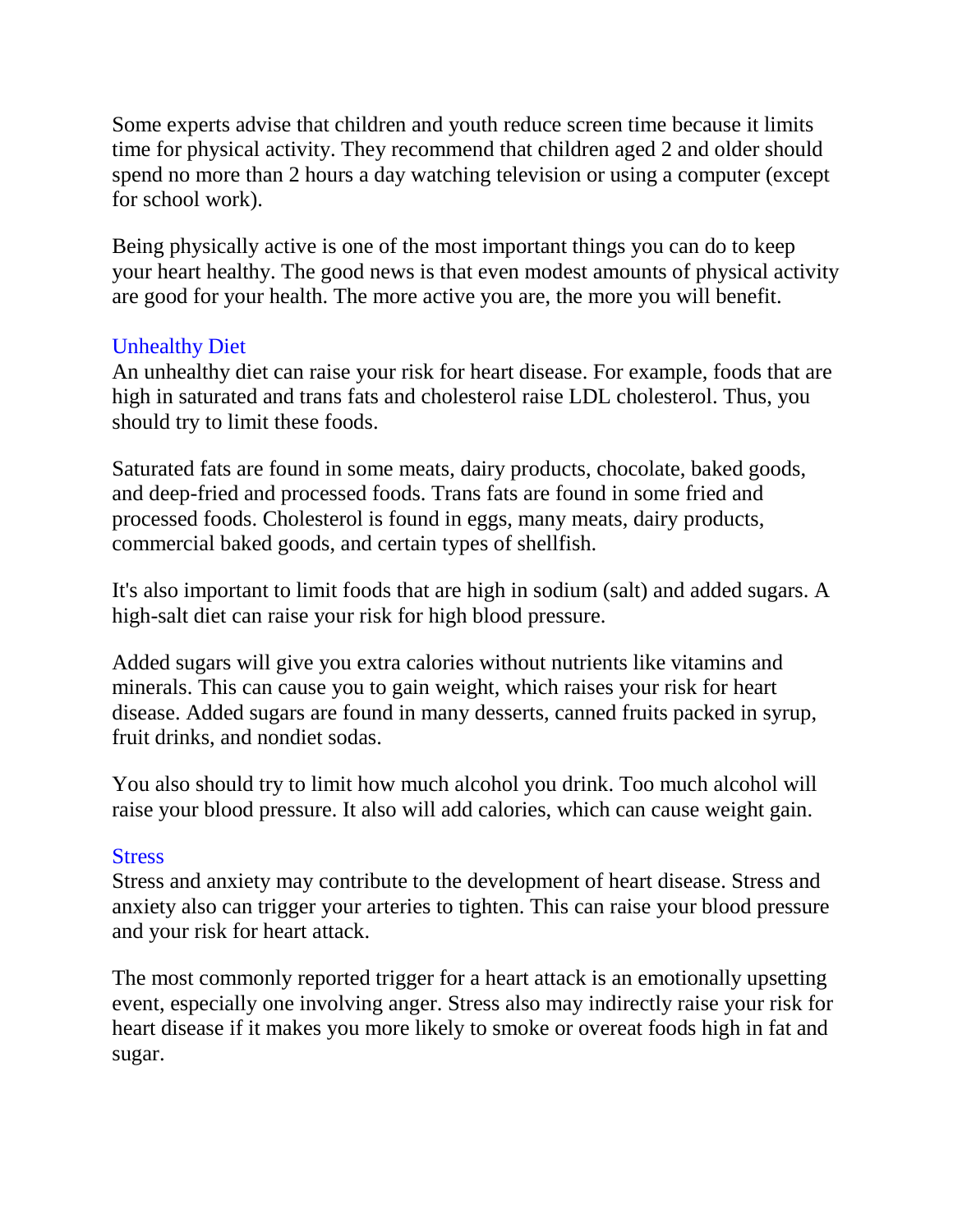#### Age

As you get older, your risk for heart disease and heart attack rises. This is in part due to the slow buildup of plaque inside your heart arteries, which can start during childhood.

In men, the risk for heart disease increases after age 45. In women, the risk increases after age 55.

Most people have some plaque buildup in their heart arteries by the time they're in their seventies. However, only about 25 percent of those people have chest pain, heart attacks, or other signs of heart disease.

## **Gender**

Before age 55, women have a lower risk for heart disease than men. After age 55, however, the risk for heart disease increases similarly in both women and men. This is because before menopause, estrogen provides some protection against heart disease for women.

Some risk factors may affect heart disease risk differently in women than in men. For example, diabetes raises the risk for heart disease more in women.

## Family History

Family history plays a role in heart disease risk. Your risk increases if your father or brother was diagnosed with heart disease before 55 years of age, or if your mother or sister was diagnosed with the disease before 65 years of age.

However, having a family history of heart disease doesn't mean that you will have it too. This is especially true if your affected family member smoked or had other heart disease risk factors that were not well treated.

Making lifestyle changes and taking medicines to treat other risk factors often can lessen genetic influences and stop or slow the progress of heart disease.

## How To Prevent and Control Heart Disease Risk Factors

You can prevent and control many heart disease risk factors, such as high blood cholesterol, high blood pressure, and overweight and obesity, with lifestyle changes and medicines. Only a few risk factors, such as age, gender, and family history, can't be controlled.

To reduce your risk for heart disease and heart attack, try to control each risk factor you can. The good news is that many lifestyle changes help control several heart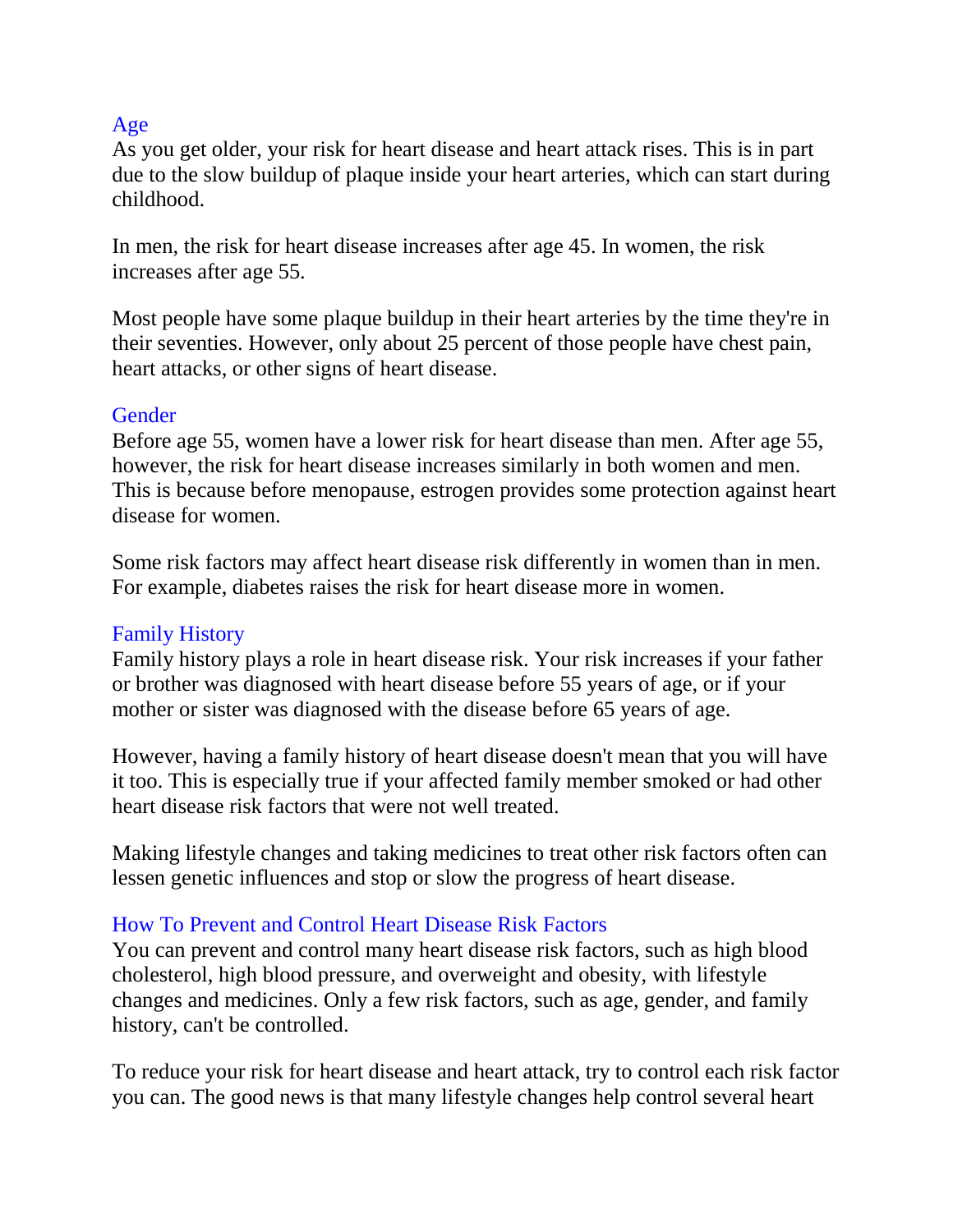disease risk factors at the same time. For example, physical activity lowers your blood pressure, helps control diabetes and prediabetes, reduces stress, and helps control your weight.

# A Lifelong Approach

Many lifestyle habits begin during childhood. Thus, parents and families should encourage their children to make heart healthy choices, such as following a healthy diet and doing enough physical activity. Make following a healthy lifestyle a family goal.

To achieve this goal, it's important to learn about key health measures, such as weight, body mass index (BMI), waist circumference, and your child's BMI-forage percentile. For more information about BMI in adults and children, see "Heart Disease Risk Factors."

Be aware of you and your family members' blood pressure, blood cholesterol, and blood sugar levels. Once you know these numbers, you can work to bring them into, or keep them within, a healthy range.

Making lifestyle changes can be hard. However, making lifestyle changes as a family can make it easier for everyone to prevent or control their heart disease risk factors.

## Lifestyle Changes

A healthy lifestyle can lower the risk for heart disease and may prevent current heart disease from worsening. A healthy lifestyle includes:

- Following a healthy diet
- Maintaining a healthy weight
- Doing physical activity regularly
- Quitting smoking
- Managing stress

## Following a Healthy Diet

A healthy diet is an important part of a healthy lifestyle. To lower your risk for heart disease and heart attack, you and your family should follow a diet that's:

• Low in saturated and trans fats. Saturated fats are found in some meats, dairy products, chocolate, baked goods, and deep-fried and processed foods. Transfats are found in some fried and processed foods. Both types of fat raise your LDL, or "bad," cholesterol level.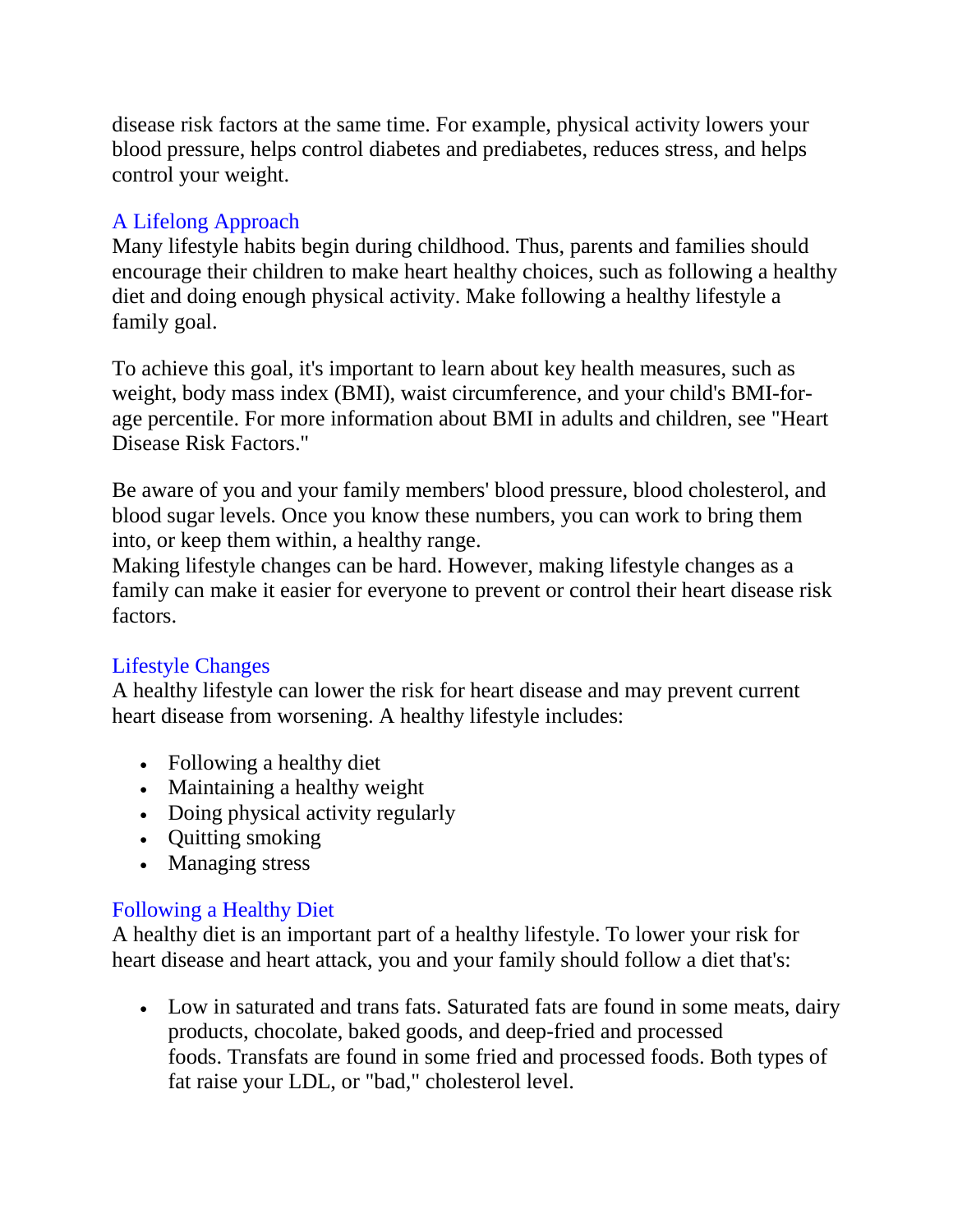- High in the types of fat found in fish and olive oil. These fats are rich in omega-3 fatty acids. Omega-3 fatty acids lower your risk for heart attack, in part by helping prevent blood clots.
- High in fiber, whole grains, fruits, and vegetables. A diet that's rich in these elements not only helps lower your LDL cholesterol level, but also provides nutrients that may help protect against heart disease.
- Low in salt and sugar. A low-salt diet can help you manage your blood pressure. A low-sugar diet can help you prevent weight gain and control diabetes and prediabetes.
- Research suggests that drinking small to moderate amounts of alcohol regularly also can lower your risk for heart disease. One drink a day can lower your risk by raising your HDL, or "good," cholesterol level. One drink is a glass of wine, beer, or a small amount of hard liquor.
- If you don't drink, this isn't a recommendation to start using alcohol. If you're pregnant, if you're planning to become pregnant, or if you have another health condition that could make alcohol use harmful, you shouldn't drink.
- Also, too much alcohol can cause you to gain weight and raise your blood pressure and triglyceride levels. In women, even one drink a day may raise the risk for certain types of cancer.

Teach your children how to make healthy food choices. For example, have them help you shop for and make healthy foods. Set a good example by following the same heart healthy diet that you ask your children to follow.

# Maintaining a Healthy Weight

Following a healthy diet and being physically active can help you maintain a healthy weight. Controlling your weight helps you control heart disease risk factors.

If you're overweight or obese, try to lose weight. A loss of just 5 to 10 percent of your current weight can lower your heart disease risk. To lose weight, cut back your calorie intake and do more physical activity.

Eat smaller portions and choose lower calorie foods. Don't feel that you have to finish the entrees served at restaurants. Many restaurant portions are oversized and have too many calories for the average person.

For overweight children or teens, it's important to slow the rate of weight gain. However, reduced-calorie diets aren't advised before you talk to a doctor.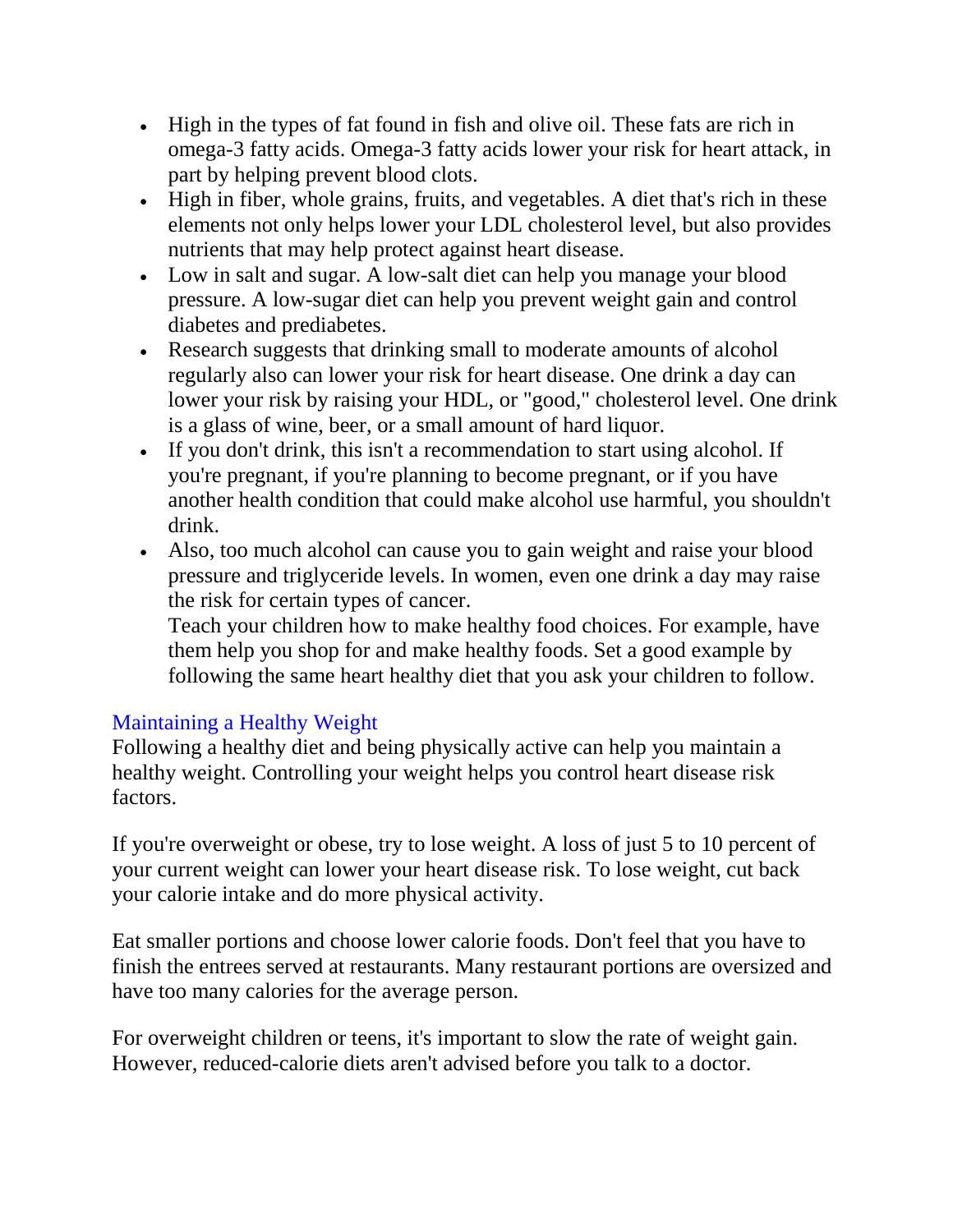If you're obese, or if you haven't been active in the past, start physical activity slowly and build up the intensity over time.

#### Doing Physical Activity Regularly

You don't have to be an athlete to lower your risk for heart disease. People gain some health benefits from as little as 60 minutes of moderate-intensity aerobic activity per week.

For major health benefits, adults should do at least 150 minutes (2.5 hours) of moderate-intensity aerobic activity or 75 minutes (1 hour and 15 minutes) of vigorous-intensity aerobic activity each week.

Another option is to do a combination of both. A general rule is that 2 minutes of moderate-intensity activity counts the same as 1 minute of vigorous-intensity activity.

The more active you are, the more you will benefit.

Children and youth should do 60 minutes or more of physical activity every day. A great way to encourage physical activity is to do it as a family. You also may want to limit your children's TV, video, and computer time to encourage them to be more active.

If you have heart disease or symptoms such as chest pain and dizziness, talk to your doctor before you start a new exercise plan. Find out how much and what kinds of physical activity are safe for you. Avoid exercising outdoors when air pollution levels are high or the temperature is very hot or cold.

#### Quitting Smoking

If you smoke, quit. Smoking can raise your risk for heart disease and heart attack and worsen other heart disease risk factors. Talk to your doctor about programs and products that can help you quit smoking. Also, try to avoid secondhand smoke.

If you have trouble quitting smoking on your own, consider joining a support group. Many hospitals, workplaces, and community groups offer classes to help people quit smoking.

You can help your children avoid smoking or quit smoking. Talk with them about the health effects of smoking.

Teach them how to handle peer pressure to smoke.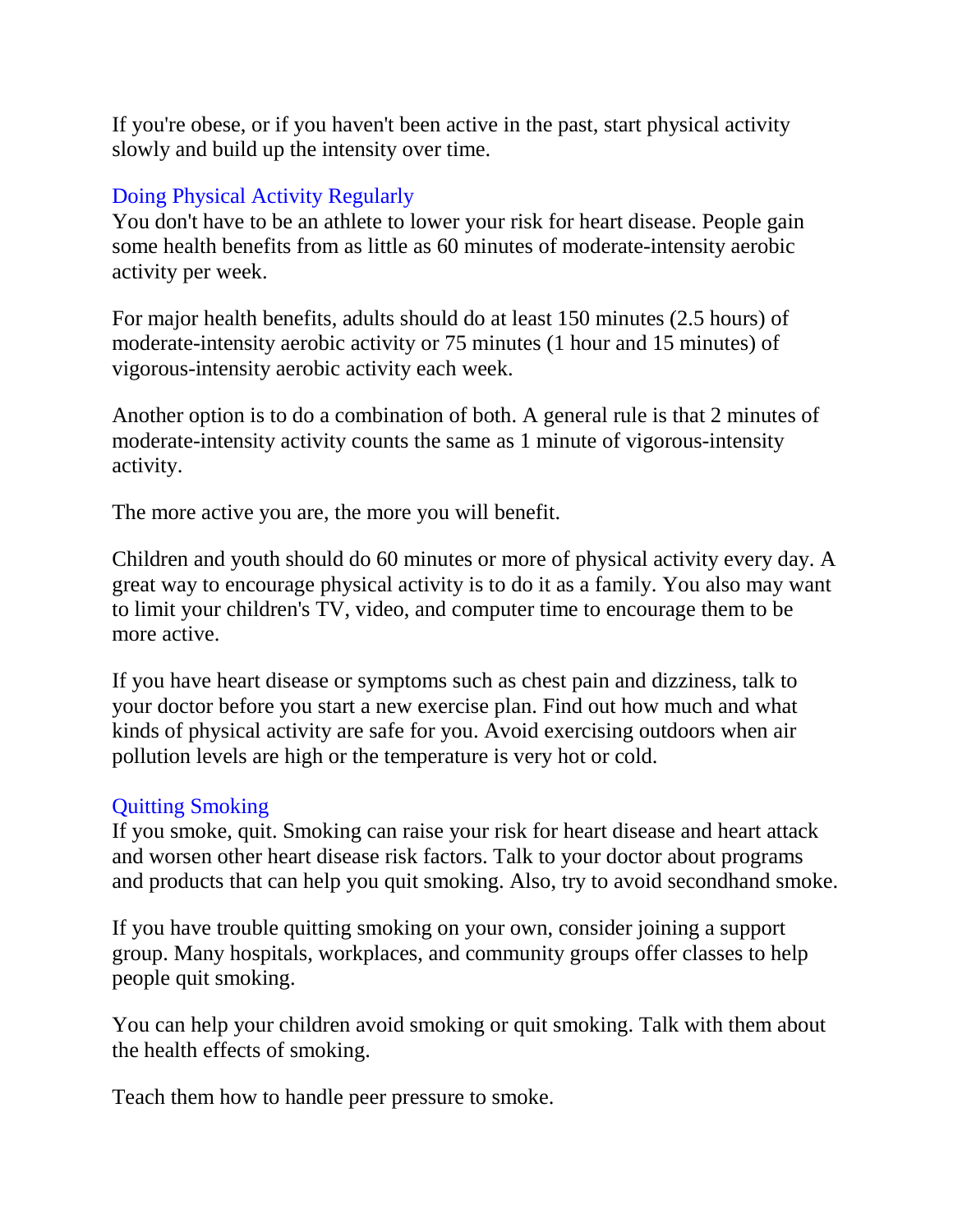Teens who have parents who smoke are more likely to smoke themselves. Set a good example by not smoking or quitting smoking. Set firm rules about no tobacco use in your home.

If you have a child who smokes, help him or her devise a plan to quit. Offer your child information and resources on how to quit. Stress the natural rewards that come with quitting, such as freedom from addiction, better fitness and sports performance, and improved appearance. Reinforce the decision to quit with praise.

#### Managing Stress

Learning how to manage stress, relax, and cope with problems can improve your emotional and physical health. Having supportive people in your life with whom you can share your feelings or concerns can help relieve stress. Physical activity, medicine, and relaxation therapy also can help relieve stress. You may want to consider participating in a stress management program.

#### Other Lifestyle Concerns

If making lifestyle changes is hard for you, try taking things one step at a time. Learn about the benefits of lifestyle changes.

Figure out what's stopping you from making or sticking to your lifestyle changes. Think about how to overcome these issues. For example, if you're too tired to exercise after work, you may want to try working out before you go to work.

Make a plan to carry out your lifestyle changes that includes specific, realistic goals. Act on your plan and work toward your goals. You may want to do so with the help of a support group or supportive friends and family.

Reward yourself for the gains you've made. Think about what you need to do to maintain your lifestyle changes and avoid unhealthy habits.

Don't give up if you go off your diet or exercise plan or start smoking again. Instead, find out what you need to do to get back on track so you can meet your goals. Many people find that it takes more than one try to make long-term lifestyle changes.

Changing the eating and activity habits of children takes time. Start with small, easy steps. For example, cut out after-dinner snacks or go for an after-dinner walk instead of watching TV.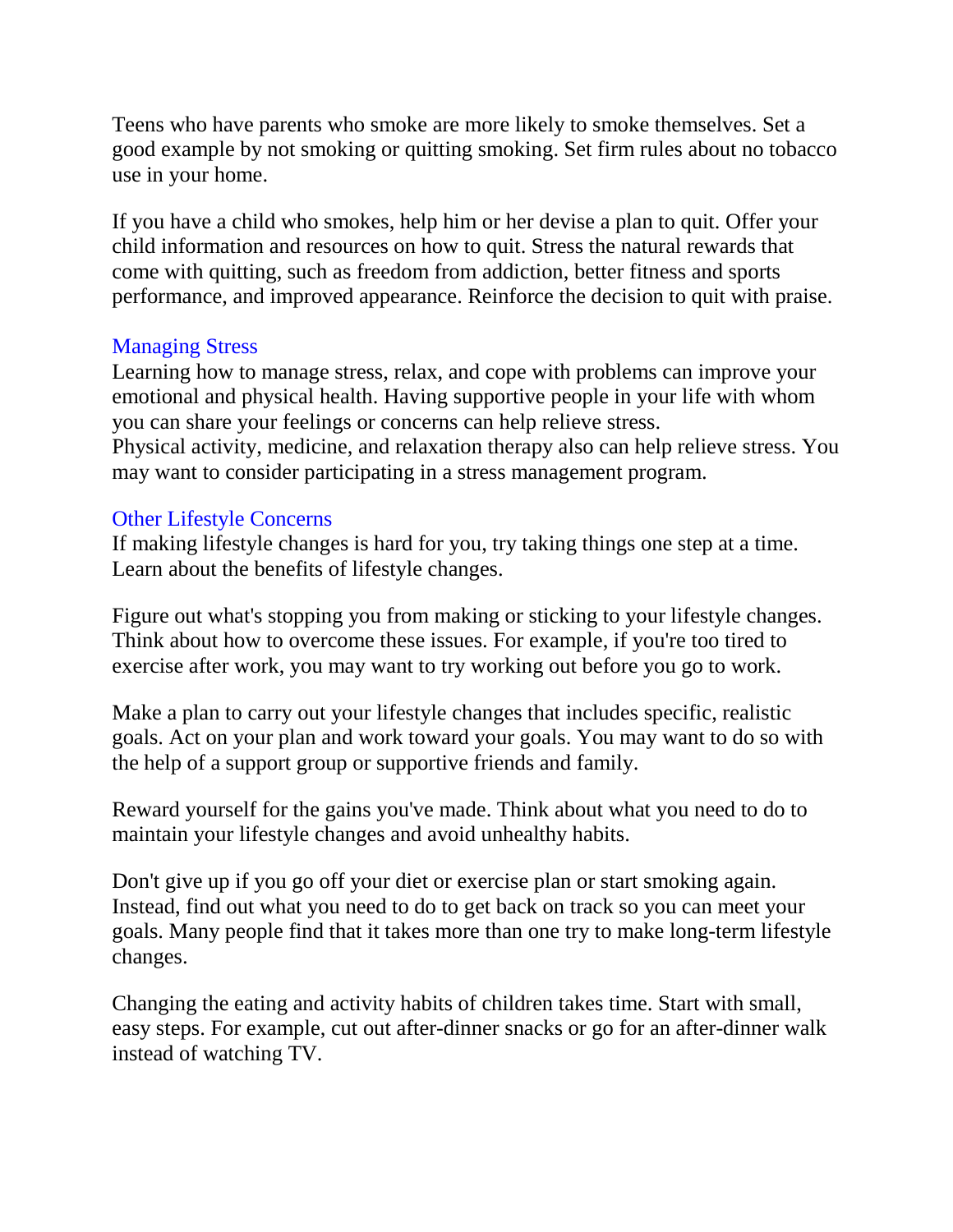Set a good example, and try to get your children involved in choosing a new healthy step to take each day. Making lifestyle changes a group effort will make them easier.

## **Medicines**

Sometimes lifestyle changes aren't enough to reduce your blood pressure, cholesterol levels, or other risk factors. Your doctor also may recommend medicines. For example, you may need medicines to:

- Lower your LDL cholesterol
- Lower your blood pressure
- Lower your blood sugar level
- Prevent blood clots and/or inflammation

Take your medicines as prescribed. Don't cut back on the dosage unless your doctor tells you to. If you have side effects or other problems related to your medicines, talk to your doctor. He or she may be able to provide other options.

You should still follow a heart healthy lifestyle, even if you take medicines to control your risk factors.

# **Key Points**

- Heart disease risk factors are conditions or habits that raise your risk forcoronary heart disease (CHD) and heart attack.
- CHD is a condition in which a fatty material called plaque builds up on the inner walls of your coronary (heart) arteries. Plaque narrows the arteries and reduces blood flow to your heart muscle. It also makes it more likely that blood clots will form and partly or completely block blood flow to a section of your heart muscle.
- There are a number of known heart disease risk factors. You can control some risk factors, and others you can't.
- Risk factors you can control include high blood cholesterol and high triglyceride levels, high blood pressure, diabetes and prediabetes, overweight and obesity, smoking, lack of physical activity, unhealthy diet, and stress.
- The risk factors you can't control include age, gender, and family history. However, even if you have a family history of heart disease, it doesn't mean that you will have heart disease too. Making lifestyle changes and taking medicines to treat other risk factors often can lessen the genetic influences and stop or slow the progress of heart disease.